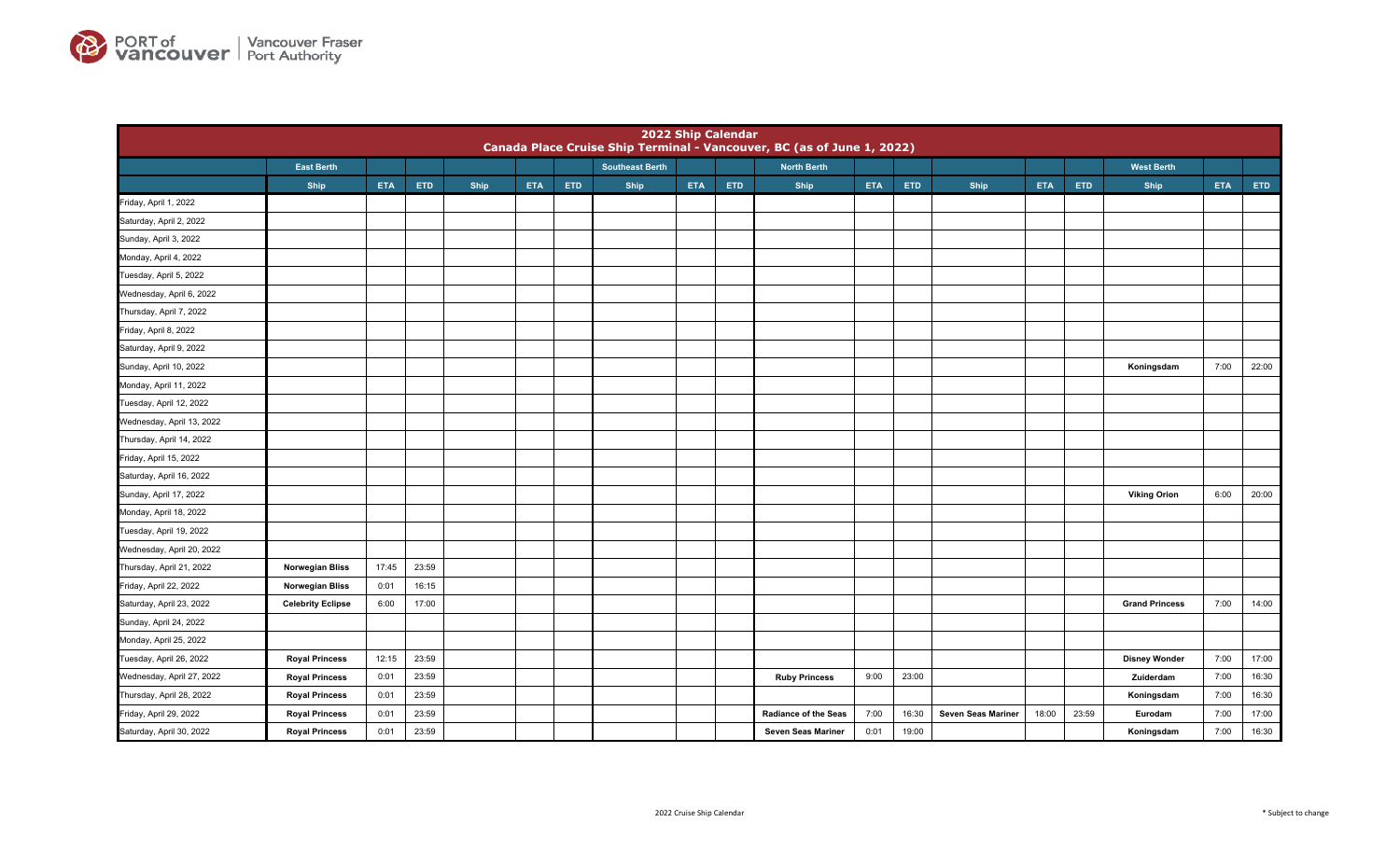

|                         |                             |            |       |             |            |     |                        |            | <b>2022 Ship Calendar</b> | Canada Place Cruise Ship Terminal - Vancouver, BC (as of June 1, 2022) |            |       |             |            |            |                        |            |       |
|-------------------------|-----------------------------|------------|-------|-------------|------------|-----|------------------------|------------|---------------------------|------------------------------------------------------------------------|------------|-------|-------------|------------|------------|------------------------|------------|-------|
|                         | <b>East Berth</b>           |            |       |             |            |     | <b>Southeast Berth</b> |            |                           | <b>North Berth</b>                                                     |            |       |             |            |            | <b>West Berth</b>      |            |       |
|                         | <b>Ship</b>                 | <b>ETA</b> | ETD   | <b>Ship</b> | <b>ETA</b> | ETD | Ship                   | <b>ETA</b> | <b>ETD</b>                | <b>Ship</b>                                                            | <b>ETA</b> | ETD   | <b>Ship</b> | <b>ETA</b> | <b>ETD</b> | <b>Ship</b>            | <b>ETA</b> | ETD   |
| Sunday, May 1, 2022     | <b>Royal Princess</b>       | 0:01       | 23:59 |             |            |     |                        |            |                           | Serenade of the Seas                                                   | 7:00       | 17:00 |             |            |            | <b>Nieuw Amsterdam</b> | 7:00       | 16:30 |
| Monday, May 2, 2022     | <b>Royal Princess</b>       | 0:01       | 15:30 |             |            |     |                        |            |                           |                                                                        |            |       |             |            |            | Norwegian Jewel        | 7:00       | 17:00 |
| Tuesday, May 3, 2022    |                             |            |       |             |            |     |                        |            |                           |                                                                        |            |       |             |            |            | <b>Viking Orion</b>    | 6:00       | 17:00 |
| Wednesday, May 4, 2022  | <b>Discovery Princess</b>   | 5:00       | 16:30 |             |            |     |                        |            |                           |                                                                        |            |       |             |            |            | Zuiderdam              | 7:00       | 16:30 |
| Thursday, May 5, 2022   | <b>Ovation of the Seas</b>  | 7:00       | 16:00 |             |            |     |                        |            |                           |                                                                        |            |       |             |            |            |                        |            |       |
| Friday, May 6, 2022     | <b>Radiance of the Seas</b> | 7:00       | 16:30 |             |            |     |                        |            |                           | <b>Ocean Victory</b>                                                   | 7:00       | 23:59 |             |            |            |                        |            |       |
| Saturday, May 7, 2022   | <b>Majestic Princess</b>    | 7:00       | 16:30 |             |            |     |                        |            |                           | <b>Ocean Victory</b>                                                   | 0:01       | 17:00 |             |            |            | Koningsdam             | 7:00       | 16:30 |
| Sunday, May 8, 2022     | Serenade of the Seas        | 7:00       | 17:00 |             |            |     |                        |            |                           |                                                                        |            |       |             |            |            | <b>Nieuw Amsterdam</b> | 7:00       | 16:30 |
| Monday, May 9, 2022     |                             |            |       |             |            |     |                        |            |                           | <b>Silver Muse</b>                                                     | 16:30      | 23:59 |             |            |            |                        |            |       |
| Tuesday, May 10, 2022   |                             |            |       |             |            |     |                        |            |                           | <b>Silver Muse</b>                                                     | 0:01       | 23:59 |             |            |            |                        |            |       |
| Wednesday, May 11, 2022 | <b>Grand Princess</b>       | 7:00       | 16:30 |             |            |     |                        |            |                           | <b>Silver Muse</b>                                                     | 0:01       | 17:00 |             |            |            | Zuiderdam              | 7:00       | 16:30 |
| Thursday, May 12, 2022  |                             |            |       |             |            |     |                        |            |                           |                                                                        |            |       |             |            |            |                        |            |       |
| Friday, May 13, 2022    | <b>Celebrity Millennium</b> | 7:00       | 17:00 |             |            |     |                        |            |                           |                                                                        |            |       |             |            |            |                        |            |       |
| Saturday, May 14, 2022  | <b>Royal Princess</b>       | 1:45       | 20:00 |             |            |     |                        |            |                           |                                                                        |            |       |             |            |            | Koningsdam             | 7:00       | 16:00 |
| Sunday, May 15, 2022    | <b>Celebrity Eclipse</b>    | 6:00       | 17:00 |             |            |     |                        |            |                           | Serenade of the Seas                                                   | 7:00       | 17:00 |             |            |            | Noordam                | 7:00       | 16:00 |
| Monday, May 16, 2022    | Norwegian Jewel             | 7:00       | 17:00 |             |            |     |                        |            |                           |                                                                        |            |       |             |            |            | <b>Disney Wonder</b>   | 7:00       | 17:00 |
| Tuesday, May 17, 2022   | Seven Seas Mariner          | 7:00       | 23:59 |             |            |     |                        |            |                           |                                                                        |            |       |             |            |            |                        |            |       |
| Wednesday, May 18, 2022 | Seven Seas Mariner          | 0:01       | 19:00 |             |            |     |                        |            |                           |                                                                        |            |       |             |            |            | Zuiderdam              | 7:00       | 16:00 |
| Thursday, May 19, 2022  |                             |            |       |             |            |     |                        |            |                           |                                                                        |            |       |             |            |            | <b>Roald Amundsen</b>  | 19:00      | 23:59 |
| Friday, May 20, 2022    | <b>Radiance of the Seas</b> | 7:00       | 16:30 |             |            |     |                        |            |                           | <b>Star Breeze</b>                                                     | 8:00       | 17:00 |             |            |            | <b>Roald Amundsen</b>  | 23:59      | 17:00 |
| Saturday, May 21, 2022  | <b>Majestic Princess</b>    | 7:00       | 16:30 |             |            |     |                        |            |                           |                                                                        |            |       |             |            |            | Koningsdam             | 7:00       | 16:00 |
| Sunday, May 22, 2022    | <b>Celebrity Eclipse</b>    | 6:00       | 17:00 |             |            |     |                        |            |                           | Serenade of the Seas                                                   | 7:00       | 17:00 |             |            |            | <b>Nieuw Amsterdam</b> | 7:00       | 16:00 |
| Monday, May 23, 2022    | <b>Viking Orion</b>         | 7:00       | 17:00 |             |            |     |                        |            |                           |                                                                        |            |       |             |            |            | <b>Disney Wonder</b>   | 7:00       | 17:00 |
| Tuesday, May 24, 2022   |                             |            |       |             |            |     |                        |            |                           |                                                                        |            |       |             |            |            |                        |            |       |
| Wednesday, May 25, 2022 | <b>Grand Princess</b>       | 7:00       | 16:30 |             |            |     |                        |            |                           | Regatta                                                                | 7:00       | 18:00 |             |            |            | Zuiderdam              | 7:00       | 16:00 |
| Thursday, May 26, 2022  |                             |            |       |             |            |     |                        |            |                           |                                                                        |            |       |             |            |            | <b>Silver Muse</b>     | 7:00       | 17:00 |
| Friday, May 27, 2022    | <b>Celebrity Millennium</b> | 7:00       | 17:00 |             |            |     |                        |            |                           |                                                                        |            |       |             |            |            | Seabourn Odyssey       | 7:00       | 17:00 |
| Saturday, May 28, 2022  | <b>Royal Princess</b>       | 2:00       | 21:00 |             |            |     |                        |            |                           | <b>Ocean Victory</b>                                                   | 7:00       | 17:00 |             |            |            | Koningsdam             | 7:00       | 16:00 |
| Sunday, May 29, 2022    | <b>Celebrity Eclipse</b>    | 6:00       | 17:00 |             |            |     |                        |            |                           | Noordam                                                                | 7:00       | 16:00 |             |            |            | Serenade of the Seas   | 7:00       | 17:00 |
| Monday, May 30, 2022    | Norwegian Jewel             | 7:00       | 17:00 |             |            |     |                        |            |                           |                                                                        |            |       |             |            |            | <b>Disney Wonder</b>   | 7:00       | 17:00 |
| Tuesday, May 31, 2022   |                             |            |       |             |            |     |                        |            |                           | <b>Star Breeze</b>                                                     | 8:00       | 17:00 |             |            |            |                        |            |       |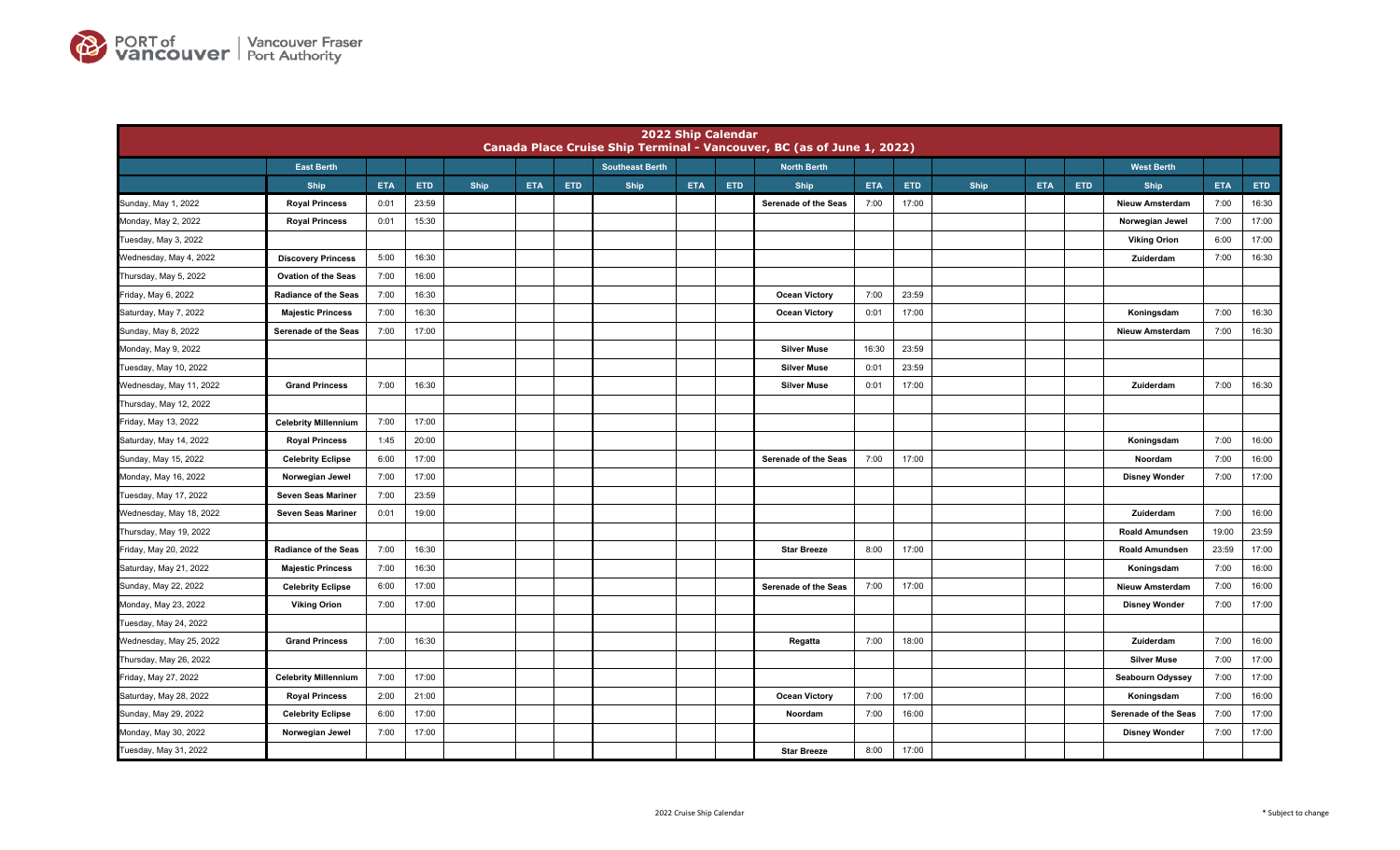

|                          |                             |            |       |                     |            |            |                        | 2022 Ship Calendar |     | Canada Place Cruise Ship Terminal - Vancouver, BC (as of June 1, 2022) |            |       |                     |            |            |                             |            |       |
|--------------------------|-----------------------------|------------|-------|---------------------|------------|------------|------------------------|--------------------|-----|------------------------------------------------------------------------|------------|-------|---------------------|------------|------------|-----------------------------|------------|-------|
|                          | <b>East Berth</b>           |            |       |                     |            |            | <b>Southeast Berth</b> |                    |     | <b>North Berth</b>                                                     |            |       |                     |            |            | <b>West Berth</b>           |            |       |
|                          | <b>Ship</b>                 | <b>ETA</b> | ETD   | Ship                | <b>ETA</b> | <b>ETD</b> | Ship                   | <b>ETA</b>         | ETD | <b>Ship</b>                                                            | <b>ETA</b> | ETD   | Ship                | <b>ETA</b> | <b>ETD</b> | Ship                        | <b>ETA</b> | ETD   |
| Wednesday, June 1, 2022  | Seven Seas Mariner          | 7:00       | 17:00 |                     |            |            |                        |                    |     |                                                                        |            |       |                     |            |            | Zuiderdam                   | 7:00       | 16:00 |
| Thursday, June 2, 2022   |                             |            |       |                     |            |            |                        |                    |     |                                                                        |            |       |                     |            |            |                             |            |       |
| Friday, June 3, 2022     | <b>Radiance of the Seas</b> | 7:00       | 16:30 |                     |            |            |                        |                    |     |                                                                        |            |       |                     |            |            |                             |            |       |
| Saturday, June 4, 2022   | <b>Majestic Princess</b>    | 6:00       | 16:30 |                     |            |            |                        |                    |     | Queen Elizabeth                                                        | 7:00       | 17:00 |                     |            |            | Koningsdam                  | 7:00       | 16:00 |
| Sunday, June 5, 2022     | <b>Celebrity Eclipse</b>    | 6:00       | 17:00 |                     |            |            |                        |                    |     | Serenade of the Seas                                                   | 7:00       | 17:00 |                     |            |            | <b>Nieuw Amsterdam</b>      | 7:00       | 16:00 |
| Monday, June 6, 2022     |                             |            |       |                     |            |            |                        |                    |     |                                                                        |            |       |                     |            |            | <b>Disney Wonder</b>        | 7:00       | 16:30 |
| Tuesday, June 7, 2022    |                             |            |       |                     |            |            |                        |                    |     |                                                                        |            |       |                     |            |            |                             |            |       |
| Wednesday, June 8, 2022  | <b>Grand Princess</b>       | 7:00       | 16:30 |                     |            |            |                        |                    |     |                                                                        |            |       |                     |            |            | Zuiderdam                   | 7:00       | 16:00 |
| Thursday, June 9, 2022   |                             |            |       |                     |            |            |                        |                    |     |                                                                        |            |       |                     |            |            | <b>Silver Muse</b>          | 7:00       | 17:00 |
| Friday, June 10, 2022    | <b>Royal Princess</b>       | 23:45      | 0:00  |                     |            |            |                        |                    |     | <b>Seabourn Odyssey</b>                                                | 7:00       | 17:00 |                     |            |            | <b>Celebrity Millennium</b> | 7:00       | 17:00 |
| Saturday, June 11, 2022  | <b>Royal Princess</b>       | 0:00       | 17:00 |                     |            |            |                        |                    |     |                                                                        |            |       |                     |            |            | Koningsdam                  | 7:00       | 16:00 |
| Sunday, June 12, 2022    | <b>Celebrity Eclipse</b>    | 6:00       | 17:00 | <b>Viking Orion</b> | 17:00      | 22:00      |                        |                    |     | Serenade of the Seas                                                   | 7:00       | 17:00 | <b>Viking Orion</b> | 2:00       | 6:00       | Noordam                     | 7:00       | 16:00 |
| Monday, June 13, 2022    | Norwegian Jewel             | 7:00       | 17:00 |                     |            |            |                        |                    |     | <b>Roald Amundsen</b>                                                  | 8:00       | 18:00 |                     |            |            | <b>Disney Wonder</b>        | 7:00       | 17:00 |
| Tuesday, June 14, 2022   |                             |            |       |                     |            |            |                        |                    |     |                                                                        |            |       |                     |            |            | Queen Elizabeth             | TBC        | TBC   |
| Wednesday, June 15, 2022 | Seven Seas Mariner          | 7:00       | 18:00 |                     |            |            |                        |                    |     |                                                                        |            |       |                     |            |            | Zuiderdam                   | 7:00       | 16:00 |
| Thursday, June 16, 2022  |                             |            |       |                     |            |            |                        |                    |     | <b>Silver Shadow</b>                                                   | 7:00       | 18:00 |                     |            |            |                             |            |       |
| Friday, June 17, 2022    | <b>Radiance of the Seas</b> | 7:00       | 16:30 |                     |            |            |                        |                    |     |                                                                        |            |       |                     |            |            |                             |            |       |
| Saturday, June 18, 2022  | <b>Majestic Princess</b>    | 7:00       | 16:30 |                     |            |            |                        |                    |     | <b>Ocean Victory</b>                                                   | 7:00       | 17:00 |                     |            |            | Koningsdam                  | 7:00       | 16:00 |
| Sunday, June 19, 2022    | <b>Celebrity Eclipse</b>    | 6:00       | 17:00 |                     |            |            |                        |                    |     | <b>Nieuw Amsterdam</b>                                                 | 7:00       | 16:00 |                     |            |            | Serenade of the Seas        | 7:00       | 17:00 |
| Monday, June 20, 2022    |                             |            |       |                     |            |            |                        |                    |     |                                                                        |            |       |                     |            |            | <b>Disney Wonder</b>        | 7:00       | 17:00 |
| Tuesday, June 21, 2022   |                             |            |       |                     |            |            |                        |                    |     |                                                                        |            |       |                     |            |            | Seabourn Odyssey            | 7:00       | 17:00 |
| Wednesday, June 22, 2022 | <b>Grand Princess</b>       | 7:00       | 16:30 |                     |            |            |                        |                    |     | <b>Star Breeze</b>                                                     | 8:00       | 17:00 |                     |            |            | Zuiderdam                   | 7:00       | 16:00 |
| Thursday, June 23, 2022  |                             |            |       |                     |            |            |                        |                    |     | <b>Silver Muse</b>                                                     | 7:00       | 17:00 |                     |            |            |                             |            |       |
| Friday, June 24, 2022    | <b>Celebrity Millennium</b> | 7:00       | 17:00 |                     |            |            |                        |                    |     |                                                                        |            |       |                     |            |            | Queen Elizabeth             | 7:00       | 16:30 |
| Saturday, June 25, 2022  | <b>Royal Princess</b>       | 1:00       | 20:00 |                     |            |            |                        |                    |     |                                                                        |            |       |                     |            |            | Koningsdam                  | 7:00       | 16:00 |
| Sunday, June 26, 2022    | <b>Celebrity Eclipse</b>    | 6:00       | 17:00 |                     |            |            |                        |                    |     | Serenade of the Seas                                                   | 7:00       | 17:00 |                     |            |            | Noordam                     | 7:00       | 16:00 |
| Monday, June 27, 2022    | Norwegian Jewel             | 7:00       | 17:00 |                     |            |            |                        |                    |     |                                                                        |            |       |                     |            |            | <b>Disney Wonder</b>        | 7:00       | 17:00 |
| Tuesday, June 28, 2022   | Norwegian Spirit            | 7:00       | 17:00 |                     |            |            |                        |                    |     |                                                                        |            |       |                     |            |            |                             |            |       |
| Wednesday, June 29, 2022 | Seven Seas Mariner          | 7:00       | 18:00 |                     |            |            |                        |                    |     |                                                                        |            |       |                     |            |            | Zuiderdam                   | 7:00       | 16:00 |
| Thursday, June 30, 2022  |                             |            |       |                     |            |            |                        |                    |     |                                                                        |            |       |                     |            |            | <b>Silver Shadow</b>        | 7:00       | 18:00 |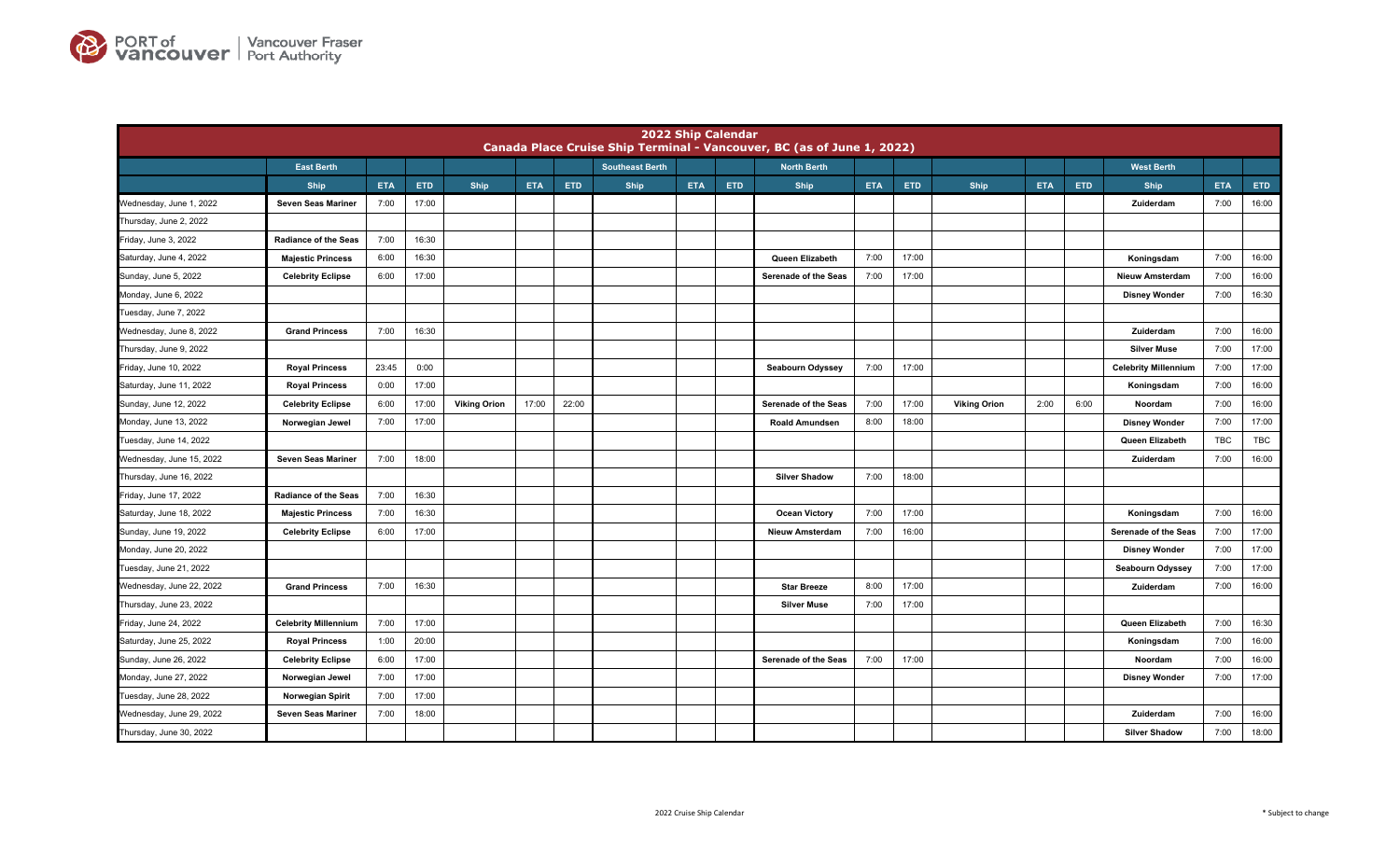

|                          |                             |            |       |      |            |            |                        | <b>2022 Ship Calendar</b> |            | Canada Place Cruise Ship Terminal - Vancouver, BC (as of June 1, 2022) |            |       |      |            |            |                        |            |            |
|--------------------------|-----------------------------|------------|-------|------|------------|------------|------------------------|---------------------------|------------|------------------------------------------------------------------------|------------|-------|------|------------|------------|------------------------|------------|------------|
|                          | <b>East Berth</b>           |            |       |      |            |            | <b>Southeast Berth</b> |                           |            | <b>North Berth</b>                                                     |            |       |      |            |            | <b>West Berth</b>      |            |            |
|                          | <b>Ship</b>                 | <b>ETA</b> | ETD   | Ship | <b>ETA</b> | <b>ETD</b> | Ship                   | <b>ETA</b>                | <b>ETD</b> | <b>Ship</b>                                                            | <b>ETA</b> | ETD   | Ship | <b>ETA</b> | <b>ETD</b> | Ship                   | <b>ETA</b> | ETD        |
| Friday, July 1, 2022     | <b>Radiance of the Seas</b> | 7:00       | 16:30 |      |            |            |                        |                           |            | Seabourn Odyssey                                                       | 7:00       | 17:00 |      |            |            | Queen Elizabeth        | TBC        | TBC        |
| Saturday, July 2, 2022   | <b>Majestic Princess</b>    | 7:00       | 16:30 |      |            |            |                        |                           |            | <b>Viking Orion</b>                                                    | 7:00       | 17:00 |      |            |            | Koningsdam             | 7:00       | 16:00      |
| Sunday, July 3, 2022     | <b>Celebrity Eclipse</b>    | 6:00       | 17:00 |      |            |            |                        |                           |            | Serenade of the Seas                                                   | 7:00       | 17:00 |      |            |            | <b>Nieuw Amsterdam</b> | 7:00       | 16:00      |
| Monday, July 4, 2022     |                             |            |       |      |            |            |                        |                           |            |                                                                        |            |       |      |            |            | <b>Disney Wonder</b>   | 7:00       | 16:00      |
| Tuesday, July 5, 2022    |                             |            |       |      |            |            |                        |                           |            |                                                                        |            |       |      |            |            |                        |            |            |
| Wednesday, July 6, 2022  | <b>Grand Princess</b>       | 7:00       | 16:30 |      |            |            |                        |                           |            |                                                                        |            |       |      |            |            | Zuiderdam              | 7:00       | 16:00      |
| Thursday, July 7, 2022   | <b>Roald Amundsen</b>       | 8:00       | 18:00 |      |            |            |                        |                           |            | <b>Silver Muse</b>                                                     | 7:00       | 17:00 |      |            |            |                        |            |            |
| Friday, July 8, 2022     | <b>Celebrity Millennium</b> | 7:00       | 17:00 |      |            |            |                        |                           |            |                                                                        |            |       |      |            |            |                        |            |            |
| Saturday, July 9, 2022   | <b>Royal Princess</b>       | 9:15       | 16:30 |      |            |            |                        |                           |            | <b>Ocean Victory</b>                                                   | 7:00       | 17:00 |      |            |            | Koningsdam             | 7:00       | 16:00      |
| Sunday, July 10, 2022    | <b>Celebrity Eclipse</b>    | 6:00       | 17:00 |      |            |            |                        |                           |            | Serenade of the Seas                                                   | 7:00       | 17:00 |      |            |            | Noordam                | 7:00       | 16:00      |
| Monday, July 11, 2022    | <b>Disney Wonder</b>        | 7:00       | 17:00 |      |            |            |                        |                           |            | Norwegian Jewel                                                        | 7:00       | 17:00 |      |            |            | Queen Elizabeth        | <b>TBC</b> | TBC        |
| Tuesday, July 12, 2022   |                             |            |       |      |            |            |                        |                           |            |                                                                        |            |       |      |            |            |                        |            |            |
| Wednesday, July 13, 2022 | Seven Seas Mariner          | 7:00       | 18:00 |      |            |            |                        |                           |            |                                                                        |            |       |      |            |            | Zuiderdam              | 7:00       | 16:00      |
| Thursday, July 14, 2022  | <b>Star Breeze</b>          | 8:00       | 17:00 |      |            |            |                        |                           |            | <b>Silver Shadow</b>                                                   | 7:00       | 18:00 |      |            |            |                        |            |            |
| Friday, July 15, 2022    | <b>Radiance of the Seas</b> | 7:00       | 16:30 |      |            |            |                        |                           |            |                                                                        |            |       |      |            |            | Seabourn Odyssey       | 7:00       | 17:00      |
| Saturday, July 16, 2022  | <b>Majestic Princess</b>    | 7:00       | 16:30 |      |            |            |                        |                           |            |                                                                        |            |       |      |            |            | Koningsdam             | 7:00       | 16:00      |
| Sunday, July 17, 2022    | <b>Celebrity Eclipse</b>    | 6:00       | 17:00 |      |            |            |                        |                           |            | Serenade of the Seas                                                   | 7:00       | 17:00 |      |            |            | <b>Nieuw Amsterdam</b> | 7:00       | 16:00      |
| Monday, July 18, 2022    |                             |            |       |      |            |            |                        |                           |            |                                                                        |            |       |      |            |            | <b>Disney Wonder</b>   | 7:00       | 15:30      |
| Tuesday, July 19, 2022   |                             |            |       |      |            |            |                        |                           |            |                                                                        |            |       |      |            |            |                        |            |            |
| Wednesday, July 20, 2022 | <b>Grand Princess</b>       | 7:00       | 16:30 |      |            |            |                        |                           |            |                                                                        |            |       |      |            |            | Zuiderdam              | 7:00       | 16:00      |
| Thursday, July 21, 2022  | Queen Elizabeth             | <b>TBC</b> | TBC   |      |            |            |                        |                           |            | <b>Silver Muse</b>                                                     | 7:00       | 17:00 |      |            |            |                        |            |            |
| Friday, July 22, 2022    | <b>Celebrity Millennium</b> | 7:00       | 17:00 |      |            |            |                        |                           |            |                                                                        |            |       |      |            |            | <b>Viking Orion</b>    | TBC        | <b>TBC</b> |
| Saturday, July 23, 2022  | <b>Royal Princess</b>       | 4:00       | 16:30 |      |            |            |                        |                           |            |                                                                        |            |       |      |            |            | Koningsdam             | 7:00       | 16:00      |
| Sunday, July 24, 2022    | <b>Celebrity Eclipse</b>    | 6:00       | 17:00 |      |            |            |                        |                           |            | Serenade of the Seas                                                   | 7:00       | 17:00 |      |            |            | Noordam                | 7:00       | 16:00      |
| Monday, July 25, 2022    | Norwegian Jewel             | 7:00       | 17:00 |      |            |            |                        |                           |            |                                                                        |            |       |      |            |            | <b>Disney Wonder</b>   | 7:00       | 17:00      |
| Tuesday, July 26, 2022   |                             |            |       |      |            |            |                        |                           |            |                                                                        |            |       |      |            |            |                        |            |            |
| Wednesday, July 27, 2022 | Seven Seas Mariner          | 7:00       | 18:00 |      |            |            |                        |                           |            |                                                                        |            |       |      |            |            | Zuiderdam              | 7:00       | 16:00      |
| Thursday, July 28, 2022  | <b>Star Breeze</b>          | 8:00       | 17:00 |      |            |            |                        |                           |            | <b>Silver Shadow</b>                                                   | 7:00       | 18:00 |      |            |            |                        |            |            |
| Friday, July 29, 2022    | <b>Radiance of the Seas</b> | 7:00       | 16:30 |      |            |            |                        |                           |            |                                                                        |            |       |      |            |            | Seabourn Odyssey       | 7:00       | 17:00      |
| Saturday, July 30, 2022  | <b>Majestic Princess</b>    | 7:00       | 16:30 |      |            |            |                        |                           |            | <b>Ocean Victory</b>                                                   | 7:00       | 17:00 |      |            |            | Koningsdam             | 7:00       | 16:00      |
| Sunday, July 31, 2022    | <b>Celebrity Eclipse</b>    | 6:00       | 17:00 |      |            |            |                        |                           |            | Serenade of the Seas                                                   | 7:00       | 17:00 |      |            |            | <b>Nieuw Amsterdam</b> | 7:00       | 16:00      |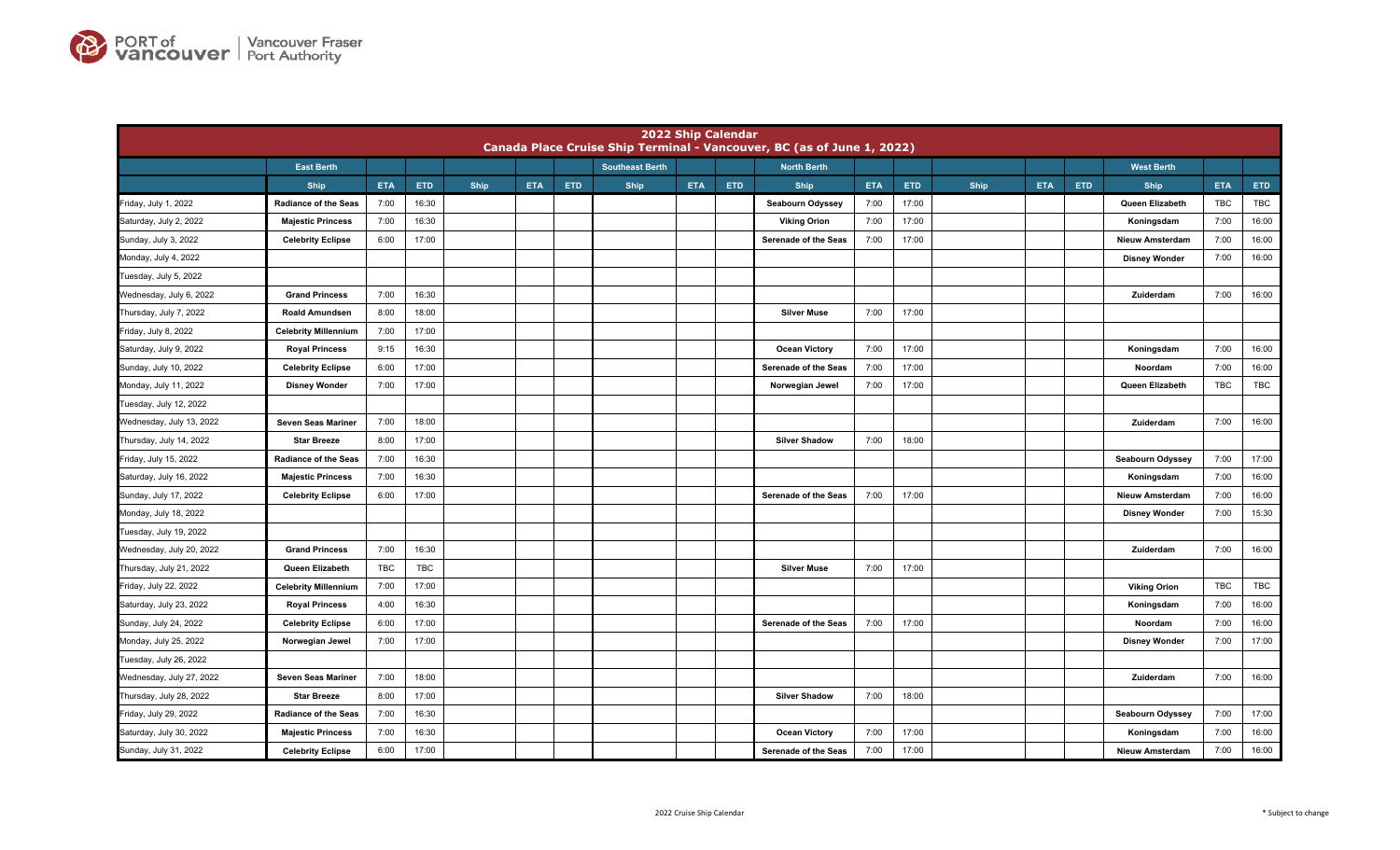

|                            |                             |            |            |      |            |            |                        | <b>2022 Ship Calendar</b> |            | Canada Place Cruise Ship Terminal - Vancouver, BC (as of June 1, 2022) |            |            |      |            |            |                         |            |       |
|----------------------------|-----------------------------|------------|------------|------|------------|------------|------------------------|---------------------------|------------|------------------------------------------------------------------------|------------|------------|------|------------|------------|-------------------------|------------|-------|
|                            | <b>East Berth</b>           |            |            |      |            |            | <b>Southeast Berth</b> |                           |            | <b>North Berth</b>                                                     |            |            |      |            |            | <b>West Berth</b>       |            |       |
|                            | <b>Ship</b>                 | <b>ETA</b> | <b>ETD</b> | Ship | <b>ETA</b> | <b>ETD</b> | Ship                   | <b>ETA</b>                | <b>ETD</b> | <b>Ship</b>                                                            | <b>ETA</b> | <b>ETD</b> | Ship | <b>ETA</b> | <b>ETD</b> | Ship                    | <b>ETA</b> | ETD   |
| Monday, August 1, 2022     |                             |            |            |      |            |            |                        |                           |            |                                                                        |            |            |      |            |            | <b>Disney Wonder</b>    | 7:00       | 16:30 |
| Tuesday, August 2, 2022    |                             |            |            |      |            |            |                        |                           |            |                                                                        |            |            |      |            |            |                         |            |       |
| Wednesday, August 3, 2022  | <b>Grand Princess</b>       | 7:00       | 16:30      |      |            |            |                        |                           |            |                                                                        |            |            |      |            |            | Zuiderdam               | 7:00       | 16:00 |
| Thursday, August 4, 2022   |                             |            |            |      |            |            |                        |                           |            | <b>Silver Muse</b>                                                     | 7:00       | 17:00      |      |            |            |                         |            |       |
| Friday, August 5, 2022     | <b>Celebrity Millennium</b> | 7:00       | 17:00      |      |            |            |                        |                           |            |                                                                        |            |            |      |            |            |                         |            |       |
| Saturday, August 6, 2022   | <b>Royal Princess</b>       | 7:45       | 16:30      |      |            |            |                        |                           |            |                                                                        |            |            |      |            |            | Koningsdam              | 7:00       | 16:00 |
| Sunday, August 7, 2022     | <b>Celebrity Eclipse</b>    | 6:00       | 17:00      |      |            |            |                        |                           |            | Serenade of the Seas                                                   | 7:00       | 17:00      |      |            |            | Noordam                 | 7:00       | 16:00 |
| Monday, August 8, 2022     | Norwegian Jewel             | 7:00       | 17:00      |      |            |            |                        |                           |            | <b>Roald Amundsen</b>                                                  | 6:00       | 18:00      |      |            |            | <b>Disney Wonder</b>    | 7:00       | 15:30 |
| Tuesday, August 9, 2022    |                             |            |            |      |            |            |                        |                           |            |                                                                        |            |            |      |            |            |                         |            |       |
| Wednesday, August 10, 2022 | Seven Seas Mariner          | 7:00       | 18:00      |      |            |            |                        |                           |            |                                                                        |            |            |      |            |            | Zuiderdam               | 7:00       | 16:00 |
| Thursday, August 11, 2022  |                             |            |            |      |            |            |                        |                           |            | <b>Silver Shadow</b>                                                   | 7:00       | 18:00      |      |            |            | <b>Viking Orion</b>     | 7:00       | 17:00 |
| Friday, August 12, 2022    | <b>Radiance of the Seas</b> | 7:00       | 16:30      |      |            |            |                        |                           |            |                                                                        |            |            |      |            |            | <b>Seabourn Odyssey</b> | 7:00       | 17:00 |
| Saturday, August 13, 2022  | <b>Majestic Princess</b>    | 7:00       | 16:30      |      |            |            |                        |                           |            |                                                                        |            |            |      |            |            | Koningsdam              | 7:00       | 16:00 |
| Sunday, August 14, 2022    | <b>Celebrity Eclipse</b>    | 6:00       | 17:00      |      |            |            |                        |                           |            | Serenade of the Seas                                                   | 7:00       | 17:00      |      |            |            | <b>Nieuw Amsterdam</b>  | 7:00       | 16:00 |
| Monday, August 15, 2022    |                             |            |            |      |            |            |                        |                           |            |                                                                        |            |            |      |            |            | <b>Disney Wonder</b>    | 7:00       | 17:00 |
| Tuesday, August 16, 2022   |                             |            |            |      |            |            |                        |                           |            |                                                                        |            |            |      |            |            |                         |            |       |
| Wednesday, August 17, 2022 | <b>Grand Princess</b>       | 7:00       | 16:30      |      |            |            |                        |                           |            |                                                                        |            |            |      |            |            | Zuiderdam               | 7:00       | 16:00 |
| Thursday, August 18, 2022  |                             |            |            |      |            |            |                        |                           |            | <b>Silver Muse</b>                                                     | 7:00       | 17:00      |      |            |            |                         |            |       |
| Friday, August 19, 2022    | <b>Celebrity Millennium</b> | 7:00       | 17:00      |      |            |            |                        |                           |            | <b>Star Breeze</b>                                                     | <b>TBC</b> | TBC        |      |            |            |                         |            |       |
| Saturday, August 20, 2022  | <b>Royal Princess</b>       | 7:30       | 16:30      |      |            |            |                        |                           |            | <b>Ocean Victory</b>                                                   | 7:00       | 17:00      |      |            |            | Koningsdam              | 7:00       | 16:00 |
| Sunday, August 21, 2022    | <b>Celebrity Eclipse</b>    | 6:00       | 17:00      |      |            |            |                        |                           |            | Serenade of the Seas                                                   | 7:00       | 17:00      |      |            |            | Noordam                 | 7:00       | 16:00 |
| Monday, August 22, 2022    | Norwegian Jewel             | 7:00       | 17:00      |      |            |            |                        |                           |            |                                                                        |            |            |      |            |            | <b>Disney Wonder</b>    | 7:00       | 17:00 |
| Tuesday, August 23, 2022   |                             |            |            |      |            |            |                        |                           |            |                                                                        |            |            |      |            |            |                         |            |       |
| Wednesday, August 24, 2022 | Seven Seas Mariner          | 7:00       | 18:00      |      |            |            |                        |                           |            |                                                                        |            |            |      |            |            | Zuiderdam               | 7:00       | 16:00 |
| Thursday, August 25, 2022  |                             |            |            |      |            |            |                        |                           |            | <b>Silver Shadow</b>                                                   | 7:00       | 18:00      |      |            |            |                         |            |       |
| Friday, August 26, 2022    | <b>Radiance of the Seas</b> | 7:00       | 16:30      |      |            |            |                        |                           |            |                                                                        |            |            |      |            |            | Seabourn Odyssey        | 7:00       | 17:00 |
| Saturday, August 27, 2022  | <b>Majestic Princess</b>    | 7:00       | 16:30      |      |            |            |                        |                           |            | Regatta                                                                | 7:00       | 18:00      |      |            |            | Koningsdam              | 7:00       | 16:00 |
| Sunday, August 28, 2022    | <b>Celebrity Eclipse</b>    | 6:00       | 17:00      |      |            |            |                        |                           |            | Serenade of the Seas                                                   | 7:00       | 17:00      |      |            |            | <b>Nieuw Amsterdam</b>  | 7:00       | 16:00 |
| Monday, August 29, 2022    |                             |            |            |      |            |            |                        |                           |            |                                                                        |            |            |      |            |            | <b>Disney Wonder</b>    | 7:00       | 17:00 |
| Tuesday, August 30, 2022   |                             |            |            |      |            |            |                        |                           |            |                                                                        |            |            |      |            |            |                         |            |       |
| Wednesday, August 31, 2022 | <b>Grand Princess</b>       | 7:00       | 16:30      |      |            |            |                        |                           |            | <b>Viking Orion</b>                                                    | 7:00       | 17:00      |      |            |            | Zuiderdam               | 7:00       | 16:00 |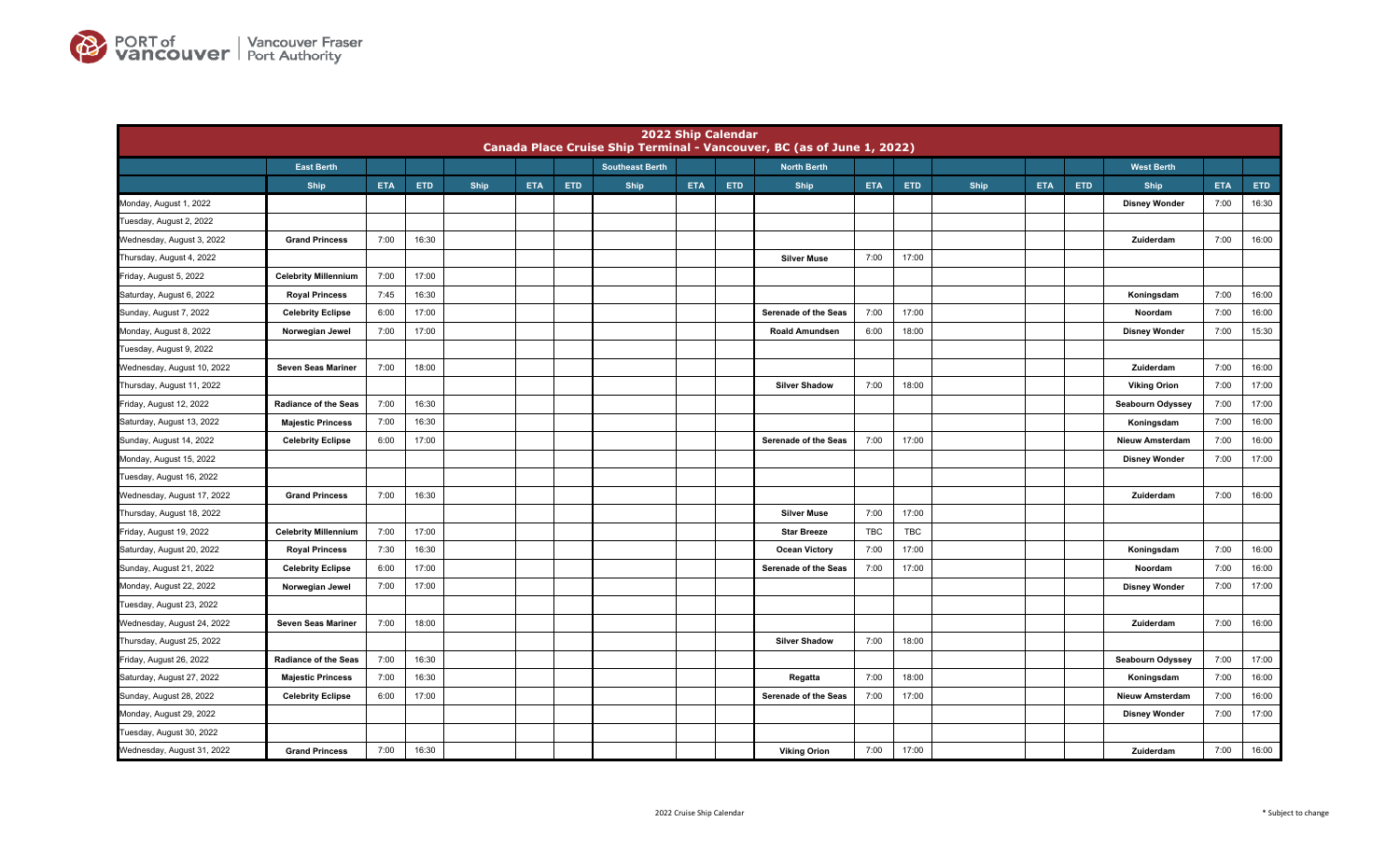

|                               |                             |            |            |      |            |            |                        | 2022 Ship Calendar |            | Canada Place Cruise Ship Terminal - Vancouver, BC (as of June 1, 2022) |            |            |      |            |            |                             |            |       |
|-------------------------------|-----------------------------|------------|------------|------|------------|------------|------------------------|--------------------|------------|------------------------------------------------------------------------|------------|------------|------|------------|------------|-----------------------------|------------|-------|
|                               | <b>East Berth</b>           |            |            |      |            |            | <b>Southeast Berth</b> |                    |            | <b>North Berth</b>                                                     |            |            |      |            |            | <b>West Berth</b>           |            |       |
|                               | <b>Ship</b>                 | <b>ETA</b> | <b>ETD</b> | Ship | <b>ETA</b> | <b>ETD</b> | Ship                   | <b>ETA</b>         | <b>ETD</b> | <b>Ship</b>                                                            | <b>ETA</b> | <b>ETD</b> | Ship | <b>ETA</b> | <b>ETD</b> | <b>Ship</b>                 | <b>ETA</b> | ETD   |
| Thursday, September 1, 2022   |                             |            |            |      |            |            |                        |                    |            | <b>Silver Muse</b>                                                     | 7:00       | 17:00      |      |            |            |                             |            |       |
| Friday, September 2, 2022     | <b>Celebrity Millennium</b> | 7:00       | 17:00      |      |            |            |                        |                    |            |                                                                        |            |            |      |            |            |                             |            |       |
| Saturday, September 3, 2022   | <b>Royal Princess</b>       | 7:30       | 16:30      |      |            |            |                        |                    |            |                                                                        |            |            |      |            |            | Koningsdam                  | 7:00       | 16:00 |
| Sunday, September 4, 2022     | <b>Celebrity Eclipse</b>    | 6:00       | 17:00      |      |            |            |                        |                    |            | Serenade of the Seas                                                   | 7:00       | 17:00      |      |            |            | Noordam                     | 7:00       | 16:00 |
| Monday, September 5, 2022     | Norwegian Jewel             | 7:00       | 17:00      |      |            |            |                        |                    |            |                                                                        |            |            |      |            |            | <b>Disney Wonder</b>        | 7:00       | 17:00 |
| Tuesday, September 6, 2022    |                             |            |            |      |            |            |                        |                    |            |                                                                        |            |            |      |            |            | Seabourn Odyssey            | 7:00       | 17:00 |
| Wednesday, September 7, 2022  | Seven Seas Mariner          | 7:00       | 18:00      |      |            |            |                        |                    |            |                                                                        |            |            |      |            |            | Zuiderdam                   | 7:00       | 16:00 |
| Thursday, September 8, 2022   |                             |            |            |      |            |            |                        |                    |            | <b>Silver Shadow</b>                                                   | 7:00       | 18:00      |      |            |            |                             |            |       |
| Friday, September 9, 2022     | <b>Radiance of the Seas</b> | 7:00       | 16:30      |      |            |            |                        |                    |            |                                                                        |            |            |      |            |            | <b>Star Breeze</b>          | 8:00       | 17:00 |
| Saturday, September 10, 2022  | <b>Majestic Princess</b>    | 7:00       | 16:30      |      |            |            |                        |                    |            | <b>Ocean Victory</b>                                                   | 7:00       | 17:00      |      |            |            | Koningsdam                  | 7:00       | 16:00 |
| Sunday, September 11, 2022    | <b>Celebrity Eclipse</b>    | 6:00       | 17:00      |      |            |            |                        |                    |            | Serenade of the Seas                                                   | 7:00       | 17:00      |      |            |            | <b>Nieuw Amsterdam</b>      | 7:00       | 16:00 |
| Monday, September 12, 2022    |                             |            |            |      |            |            |                        |                    |            |                                                                        |            |            |      |            |            | <b>Disney Wonder</b>        | 7:00       | 17:00 |
| Tuesday, September 13, 2022   |                             |            |            |      |            |            |                        |                    |            |                                                                        |            |            |      |            |            |                             |            |       |
| Wednesday, September 14, 2022 | <b>Grand Princess</b>       | 7:00       | 16:30      |      |            |            |                        |                    |            |                                                                        |            |            |      |            |            | Zuiderdam                   | 7:00       | 16:00 |
| Thursday, September 15, 2022  |                             |            |            |      |            |            |                        |                    |            | <b>Silver Muse</b>                                                     | 7:30       | 19:00      |      |            |            |                             |            |       |
| Friday, September 16, 2022    | <b>Celebrity Solstice</b>   | 6:00       | 16:30      |      |            |            |                        |                    |            | <b>Seabourn Odyssey</b>                                                | 7:00       | 17:00      |      |            |            | <b>Celebrity Millennium</b> | 7:00       | 17:00 |
| Saturday, September 17, 2022  | <b>Royal Princess</b>       | 7:30       | 16:30      |      |            |            |                        |                    |            |                                                                        |            |            |      |            |            | Koningsdam                  | 7:00       | 16:00 |
| Sunday, September 18, 2022    | Serenade of the Seas        | 7:00       | 17:00      |      |            |            |                        |                    |            |                                                                        |            |            |      |            |            | Noordam                     | 7:00       | 16:00 |
| Monday, September 19, 2022    | Norwegian Jewel             | 7:00       | 17:00      |      |            |            |                        |                    |            | <b>Scenic Eclipse</b>                                                  | 7:30       | 16:30      |      |            |            | <b>Disney Wonder</b>        | 7:00       | 17:00 |
| Tuesday, September 20, 2022   | <b>Majestic Princess</b>    | 7:00       | 16:30      |      |            |            |                        |                    |            |                                                                        |            |            |      |            |            | <b>Viking Orion</b>         | 7:00       | 17:00 |
| Wednesday, September 21, 2022 | <b>Ruby Princess</b>        | 7:00       | 17:00      |      |            |            |                        |                    |            | <b>Seven Seas Mariner</b>                                              | 7:00       | 19:00      |      |            |            | Zuiderdam                   | 7:00       | 16:00 |
| Thursday, September 22, 2022  | <b>Celebrity Eclipse</b>    | 6:00       | 17:00      |      |            |            |                        |                    |            |                                                                        |            |            |      |            |            | <b>Crown Princess</b>       | 7:00       | 16:30 |
| Friday, September 23, 2022    | <b>Radiance of the Seas</b> | 7:00       | 16:30      |      |            |            |                        |                    |            |                                                                        |            |            |      |            |            |                             |            |       |
| Saturday, September 24, 2022  | <b>Royal Princess</b>       | 7:00       | 20:15      |      |            |            |                        |                    |            | <b>Celebrity Millennium</b>                                            | 7:00       | 17:00      |      |            |            | Koningsdam                  | 7:00       | 16:00 |
| Sunday, September 25, 2022    | <b>Discovery Princess</b>   | 3:00       | 23:59      |      |            |            |                        |                    |            | <b>Serenade of the Seas</b>                                            | 7:00       | 17:00      |      |            |            | <b>Nieuw Amsterdam</b>      | 7:00       | 16:00 |
| Monday, September 26, 2022    | <b>Grand Princess</b>       | 7:00       | 16:30      |      |            |            |                        |                    |            |                                                                        |            |            |      |            |            |                             |            |       |
| Tuesday, September 27, 2022   |                             |            |            |      |            |            |                        |                    |            |                                                                        |            |            |      |            |            |                             |            |       |
| Wednesday, September 28, 2022 | <b>Ruby Princess</b>        | 7:00       | 16:30      |      |            |            |                        |                    |            |                                                                        |            |            |      |            |            | Zuiderdam                   | 7:00       | 16:00 |
| Thursday, September 29, 2022  | <b>L'Austral</b>            | 7:00       | 22:00      |      |            |            |                        |                    |            |                                                                        |            |            |      |            |            | <b>Ocean Victory</b>        | 7:00       | 17:00 |
| Friday, September 30, 2022    | <b>Ovation of the Seas</b>  | 7:00       | 16:00      |      |            |            |                        |                    |            | Regatta                                                                | 7:00       | 18:00      |      |            |            | Seabourn Odyssey            | 7:00       | 17:00 |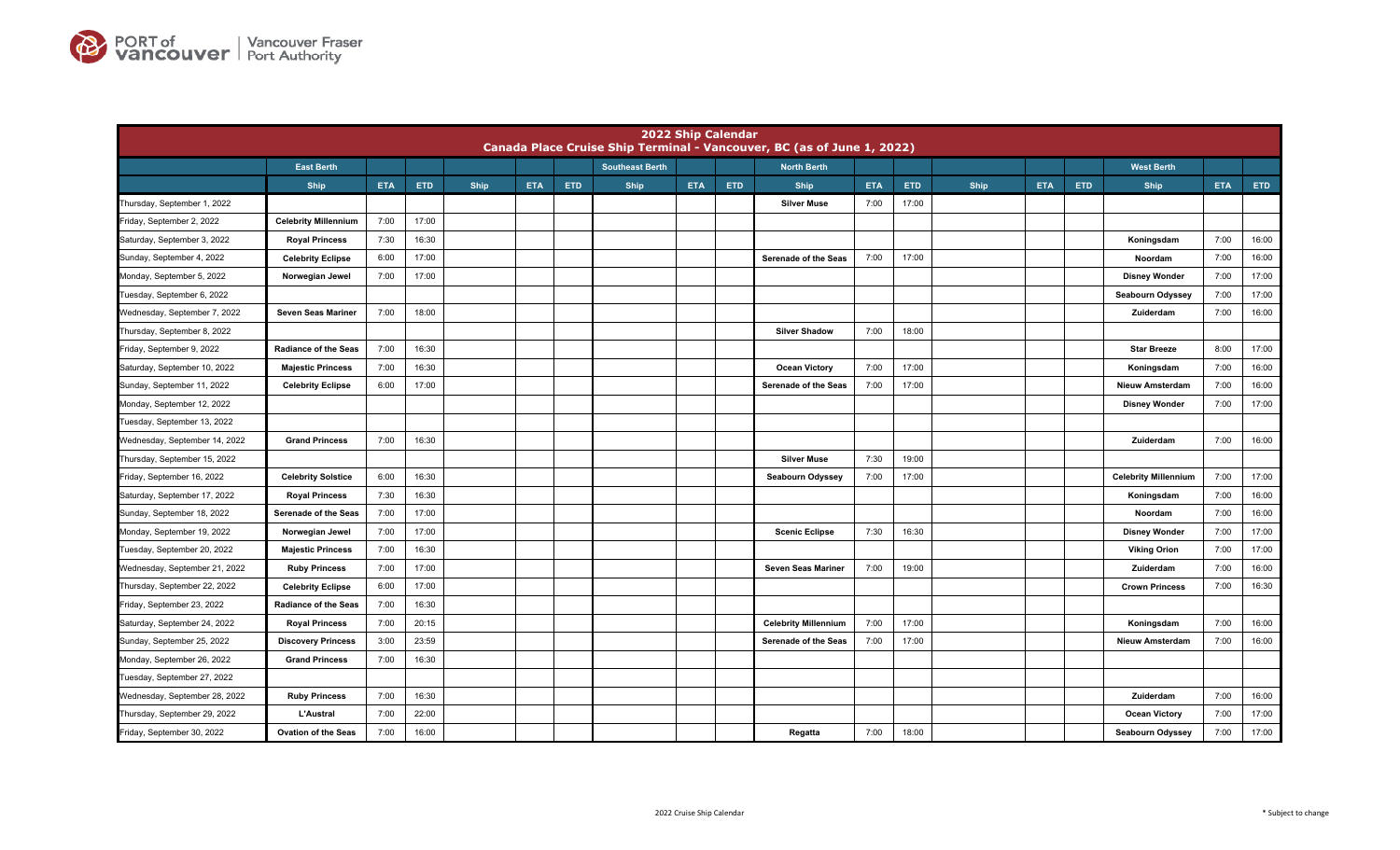

|                             |                             |            |       |      |            |     |                        |            | 2022 Ship Calendar | Canada Place Cruise Ship Terminal - Vancouver, BC (as of June 1, 2022) |            |       |      |            |            |                        |            |            |
|-----------------------------|-----------------------------|------------|-------|------|------------|-----|------------------------|------------|--------------------|------------------------------------------------------------------------|------------|-------|------|------------|------------|------------------------|------------|------------|
|                             | <b>East Berth</b>           |            |       |      |            |     | <b>Southeast Berth</b> |            |                    | <b>North Berth</b>                                                     |            |       |      |            |            | <b>West Berth</b>      |            |            |
|                             | Ship                        | <b>ETA</b> | ETD   | Ship | <b>ETA</b> | ETD | Ship                   | <b>ETA</b> | ETD                | <b>Ship</b>                                                            | <b>ETA</b> | ETD   | Ship | <b>ETA</b> | <b>ETD</b> | Ship                   | <b>ETA</b> | <b>ETD</b> |
| Saturday, October 1, 2022   | Norwegian Spirit            | 7:00       | 17:00 |      |            |     |                        |            |                    |                                                                        |            |       |      |            |            | Koningsdam             | 7:00       | 16:00      |
| Sunday, October 2, 2022     | Noordam                     | 7:00       | 16:00 |      |            |     |                        |            |                    | <b>Crown Princess</b>                                                  | 7:00       | 16:30 |      |            |            | <b>Nieuw Amsterdam</b> | 7:00       | 16:00      |
| Monday, October 3, 2022     | Quantum of the Seas         | 6:00       | 18:00 |      |            |     |                        |            |                    | Norwegian Spirit                                                       | 7:00       | 17:00 |      |            |            | Norwegian Jewel        | 7:00       | 17:00      |
| Tuesday, October 4, 2022    |                             |            |       |      |            |     |                        |            |                    |                                                                        |            |       |      |            |            |                        |            |            |
| Wednesday, October 5, 2022  |                             |            |       |      |            |     |                        |            |                    | <b>Silver Whisper</b>                                                  | 7:00       | 17:00 |      |            |            |                        |            |            |
| Thursday, October 6, 2022   |                             |            |       |      |            |     |                        |            |                    |                                                                        |            |       |      |            |            |                        |            |            |
| Friday, October 7, 2022     |                             |            |       |      |            |     |                        |            |                    |                                                                        |            |       |      |            |            |                        |            |            |
| Saturday, October 8, 2022   |                             |            |       |      |            |     |                        |            |                    |                                                                        |            |       |      |            |            | Koningsdam             | 7:00       | 16:00      |
| Sunday, October 9, 2022     |                             |            |       |      |            |     |                        |            |                    |                                                                        |            |       |      |            |            | Eurodam                | 7:00       | 16:00      |
| Monday, October 10, 2022    | Norwegian Jewel             | 7:00       | 17:00 |      |            |     |                        |            |                    |                                                                        |            |       |      |            |            |                        |            |            |
| Tuesday, October 11, 2022   |                             |            |       |      |            |     |                        |            |                    |                                                                        |            |       |      |            |            |                        |            |            |
| Wednesday, October 12, 2022 | <b>Royal Princess</b>       | 5:30       | 20:30 |      |            |     |                        |            |                    |                                                                        |            |       |      |            |            |                        |            |            |
| Thursday, October 13, 2022  |                             |            |       |      |            |     |                        |            |                    |                                                                        |            |       |      |            |            |                        |            |            |
| Friday, October 14, 2022    |                             |            |       |      |            |     |                        |            |                    |                                                                        |            |       |      |            |            |                        |            |            |
| Saturday, October 15, 2022  | <b>Radiance of the Seas</b> | 7:00       | 16:00 |      |            |     |                        |            |                    |                                                                        |            |       |      |            |            |                        |            |            |
| Sunday, October 16, 2022    |                             |            |       |      |            |     |                        |            |                    |                                                                        |            |       |      |            |            |                        |            |            |
| Monday, October 17, 2022    |                             |            |       |      |            |     |                        |            |                    |                                                                        |            |       |      |            |            |                        |            |            |
| Tuesday, October 18, 2022   | <b>Crown Princess</b>       | 7:00       | 16:30 |      |            |     |                        |            |                    |                                                                        |            |       |      |            |            |                        |            |            |
| Wednesday, October 19, 2022 |                             |            |       |      |            |     |                        |            |                    |                                                                        |            |       |      |            |            |                        |            |            |
| Thursday, October 20, 2022  |                             |            |       |      |            |     |                        |            |                    |                                                                        |            |       |      |            |            |                        |            |            |
| Friday, October 21, 2022    |                             |            |       |      |            |     |                        |            |                    |                                                                        |            |       |      |            |            |                        |            |            |
| Saturday, October 22, 2022  |                             |            |       |      |            |     |                        |            |                    |                                                                        |            |       |      |            |            |                        |            |            |
| Sunday, October 23, 2022    |                             |            |       |      |            |     |                        |            |                    |                                                                        |            |       |      |            |            |                        |            |            |
| Monday, October 24, 2022    |                             |            |       |      |            |     |                        |            |                    |                                                                        |            |       |      |            |            | Koningsdam             | 7:00       | 16:00      |
| Tuesday, October 25, 2022   |                             |            |       |      |            |     |                        |            |                    |                                                                        |            |       |      |            |            |                        |            |            |
| Wednesday, October 26, 2022 |                             |            |       |      |            |     |                        |            |                    |                                                                        |            |       |      |            |            |                        |            |            |
| Thursday, October 27, 2022  |                             |            |       |      |            |     |                        |            |                    |                                                                        |            |       |      |            |            |                        |            |            |
| Friday, October 28, 2022    |                             |            |       |      |            |     |                        |            |                    |                                                                        |            |       |      |            |            |                        |            |            |
| Saturday, October 29, 2022  |                             |            |       |      |            |     |                        |            |                    |                                                                        |            |       |      |            |            |                        |            |            |
| Sunday, October 30, 2022    |                             |            |       |      |            |     |                        |            |                    |                                                                        |            |       |      |            |            |                        |            |            |
| Monday, October 31, 2022    |                             |            |       |      |            |     |                        |            |                    |                                                                        |            |       |      |            |            |                        |            |            |